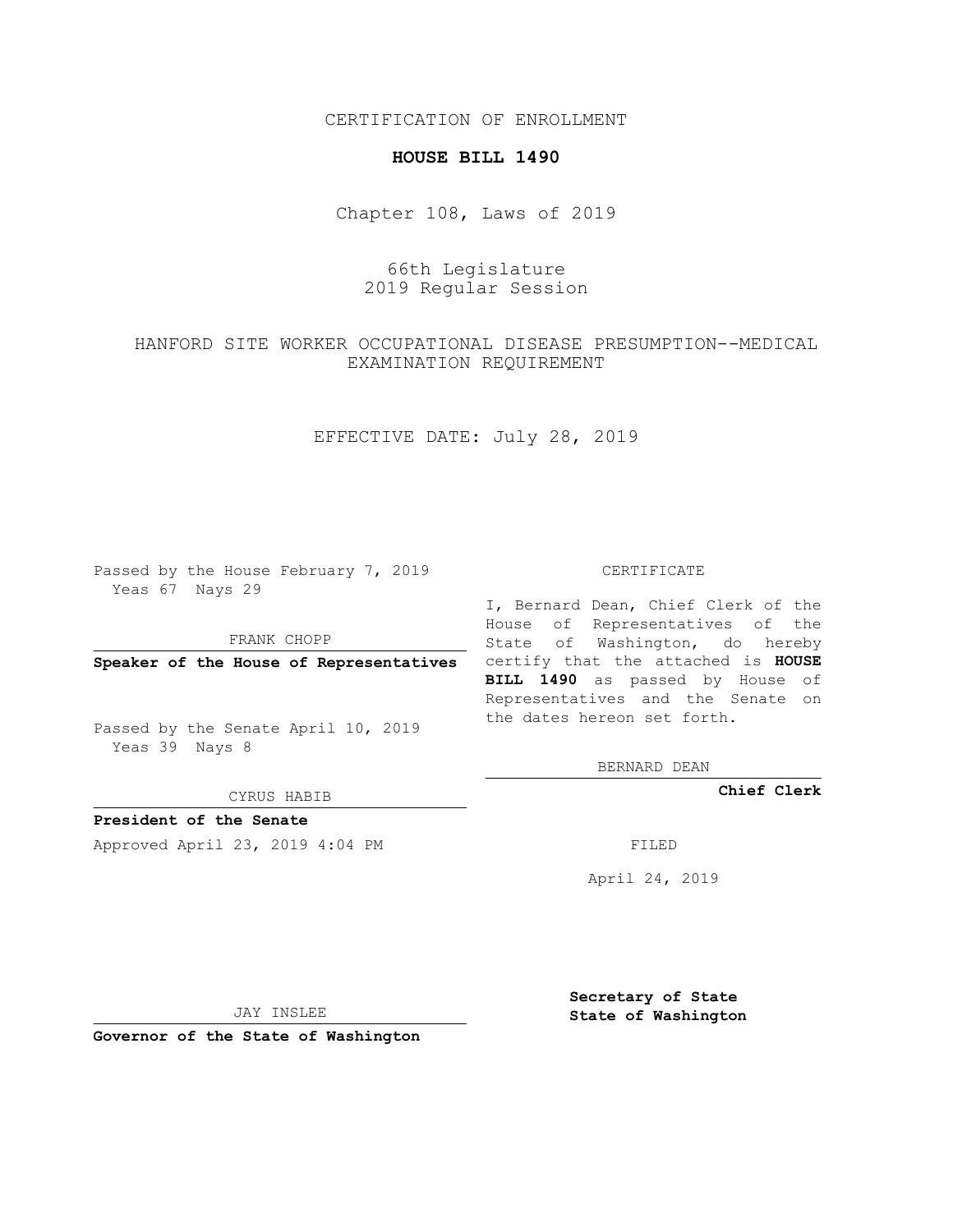## **HOUSE BILL 1490**

Passed Legislature - 2019 Regular Session

**State of Washington 66th Legislature 2019 Regular Session**

**By** Representatives Ormsby, Sells, Tarleton, Doglio, and Pollet; by request of Attorney General

Read first time 01/23/19. Referred to Committee on Labor & Workplace Standards.

1 AN ACT Relating to amending the application of the occupational 2 disease presumption for cancer for Hanford site workers; and amending 3 RCW 51.32.187.

4 BE IT ENACTED BY THE LEGISLATURE OF THE STATE OF WASHINGTON:

5 **Sec. 1.** RCW 51.32.187 and 2018 c 9 s 1 are each amended to read as follows:6

7 (1) The definitions in this section apply throughout this 8 section.

 (a) "Hanford nuclear site" and "Hanford site" and "site" means the approximately five hundred sixty square miles in southeastern Washington state, excluding leased land, state-owned lands, and lands owned by the Bonneville Power Administration, which is owned by the United States and which is commonly known as the Hanford reservation.

 (b) "United States department of energy Hanford site workers" and "Hanford site worker" means any person, including a contractor or 16 subcontractor, who was engaged in the performance of work, either directly or indirectly, for the United States, regarding projects and contracts at the Hanford nuclear site and who worked on the site at the two hundred east, two hundred west, three hundred area, environmental restoration disposal facility site, central plateau, or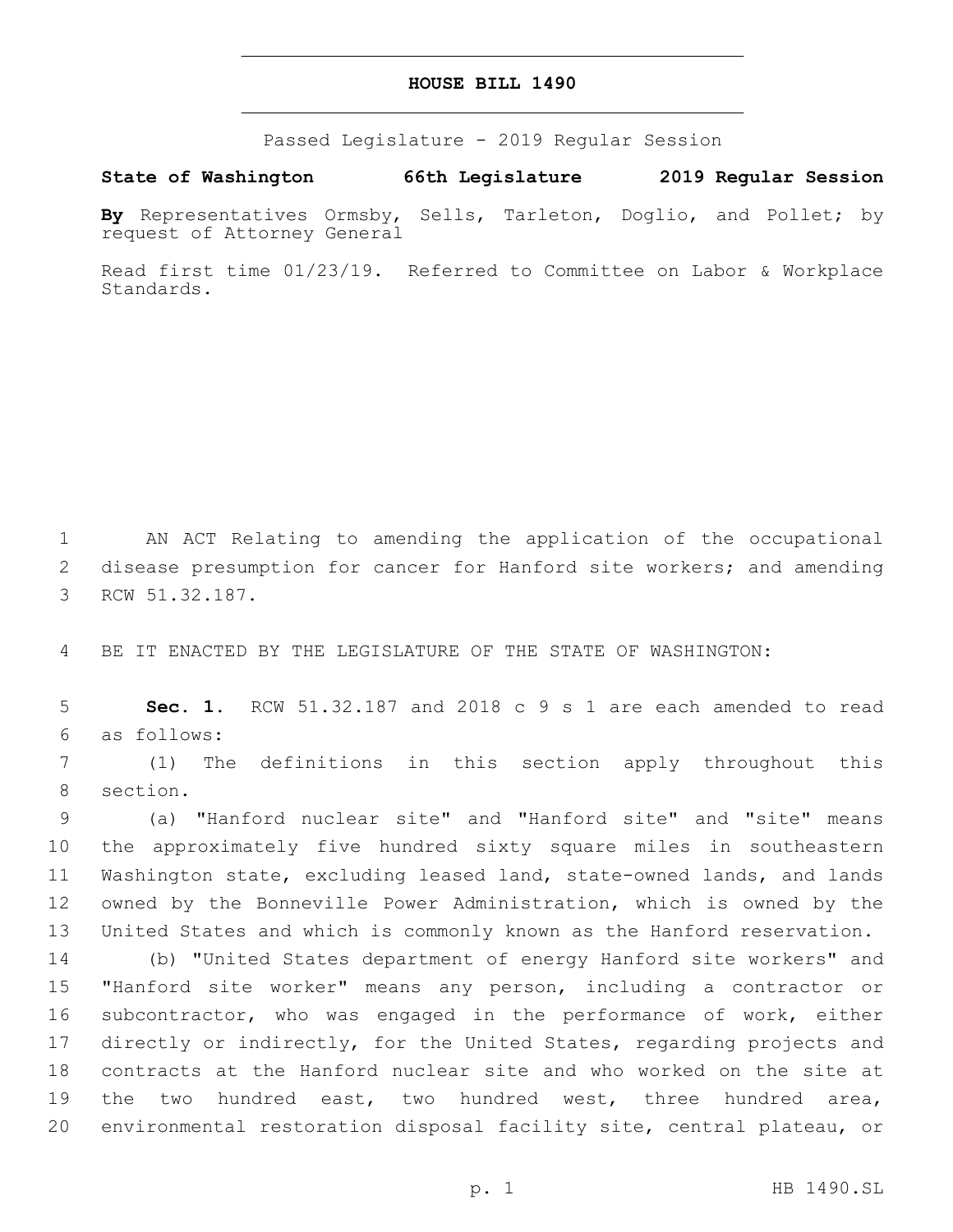the river corridor locations for at least one eight-hour shift while 2 covered under this title.

 (2)(a) For United States department of energy Hanford site workers, as defined in this section, who are covered under this title, there exists a prima facie presumption that the diseases and conditions listed in subsection (3) of this section are occupational 7 diseases under RCW 51.08.140.

 (b) This presumption of occupational disease may be rebutted by clear and convincing evidence. Such evidence may include, but is not limited to, use of tobacco products, physical fitness and weight, lifestyle, hereditary factors, and exposure from other employment or 12 nonemployment activities.

(3) The prima facie presumption applies to the following:

14 (a) Respiratory disease;

 (b) Any heart problems, experienced within seventy-two hours of exposure to fumes, toxic substances, or chemicals at the site;

(c) Cancer, subject to subsection (4) of this section;

 (d) Beryllium sensitization, and acute and chronic beryllium 19 disease; and

20 (e) Neurological disease.

 (4)(a) The presumption established for cancer only applies to any active or former United States department of energy Hanford site worker who has cancer that develops or manifests itself and who either was given a qualifying medical examination upon becoming a United States department of energy Hanford site worker that showed no evidence of cancer or was not given a qualifying medical examination because a qualifying medical examination was not required.

(b) The presumption applies to the following cancers:

(i) Leukemia;29

 (ii) Primary or secondary lung cancer, including bronchi and trachea, sarcoma of the lung, other than in situ lung cancer that is discovered during or after a postmortem examination, but not 33 including mesothelioma or pleura cancer;

 (iii) Primary or secondary bone cancer, including the bone form of solitary plasmacytoma, myelodysplastic syndrome, myelofibrosis with myeloid metaplasia, essential thrombocytosis or essential thrombocythemia, primary polycythemia vera (also called polycythemia rubra vera, P. vera, primary polycythemia, proliferative polycythemia, spent-phase polycythemia, or primary erythremia);

(iv) Primary or secondary renal (kidney) cancer;

p. 2 HB 1490.SL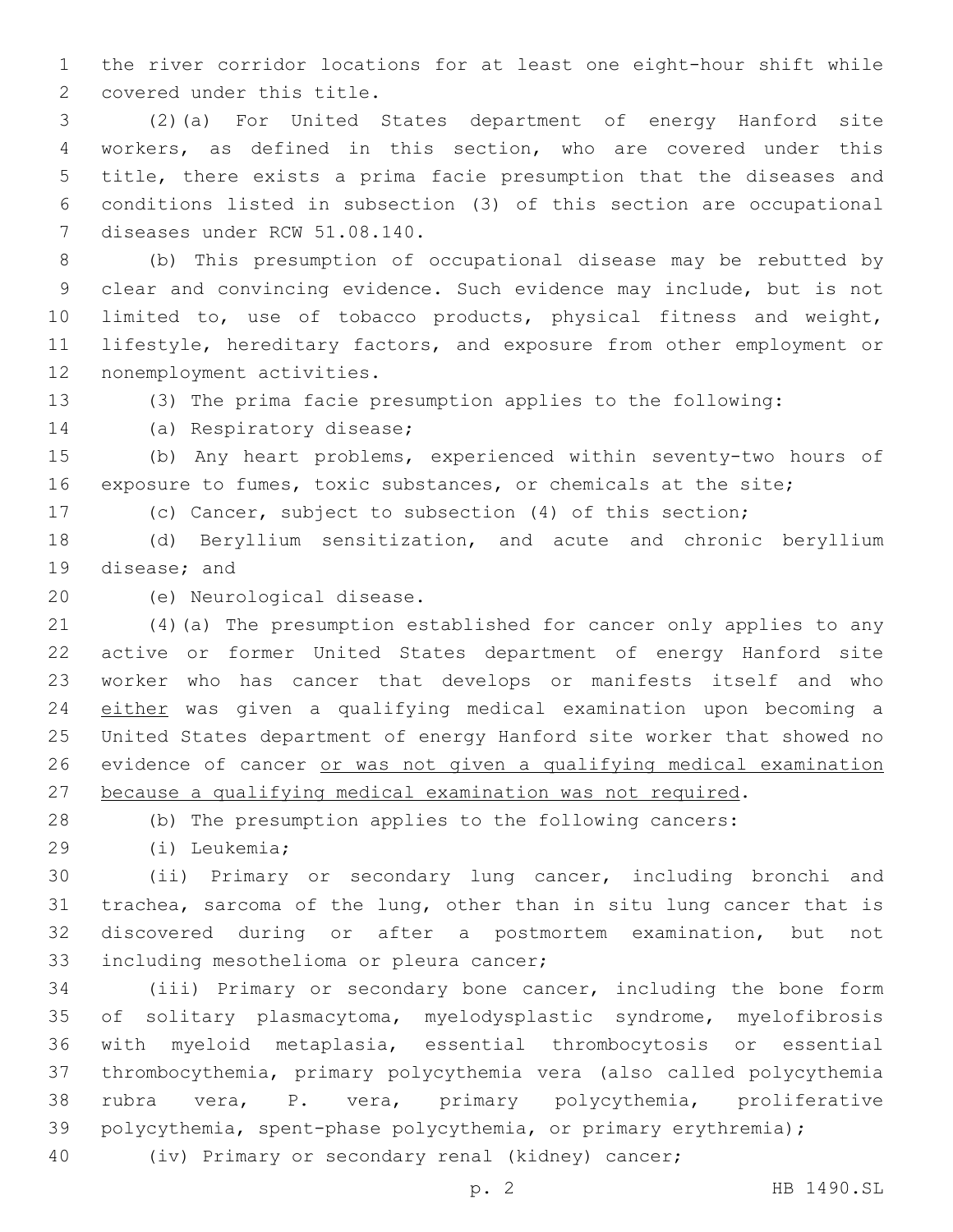(v) Lymphomas, other than Hodgkin's disease;1

 (vi) Waldenstrom's macroglobulinemia and mycosis fungoides; and (vii) Primary cancer of the: (A) Thyroid; (B) male or female breast; (C) esophagus; (D) stomach; (E) pharynx, including all three areas, oropharynx, nasopharynx, and hypopharynx and the larynx. The oropharynx includes base of tongue, soft palate and tonsils (the hypopharynx includes the pyriform sinus); (F) small intestine; (G) pancreas; (H) bile ducts, including ampulla of vater; (I) gall bladder; (J) salivary gland; (K) urinary bladder; (L) brain (malignancies only and not including intracranial endocrine glands and other parts of the central nervous system or borderline 12 astrocytomas); (M) colon, including rectum and appendix; (N) ovary, including fallopian tubes if both organs are involved; and (O) liver, 14 except if cirrhosis or hepatitis B is indicated.

 (5)(a) The presumption established in this section extends to an applicable United States department of energy Hanford site worker following termination of service for the lifetime of that individual.

 (b) A worker or the survivor of a worker who has died as a result of one of the conditions or diseases listed in subsection (3) of this section, and whose claim was denied by order of the department, the board of industrial insurance appeals, or a court, can file a new claim for the same exposure and contended condition or disease.

 (c) This section applies to decisions made after June 7, 2018, without regard to the date of last injurious exposure or claim 25 filing.

 (6)(a) When a determination involving the presumption established in this section is appealed to the board of industrial insurance appeals and the final decision allows the claim of benefits, the board of industrial insurance appeals shall order that all reasonable costs of the appeal, including attorneys' fees and witness fees, be paid to the worker or his or her beneficiary by the opposing party.

 (b) When a determination involving the presumption established in this section is appealed to any court and the final decision allows the claim for benefits, the court shall order that all reasonable costs of appeal, including attorneys' fees and witness fees, be paid to the worker or his or her beneficiary by the opposing party.

> Passed by the House February 7, 2019. Passed by the Senate April 10, 2019. Approved by the Governor April 23, 2019.